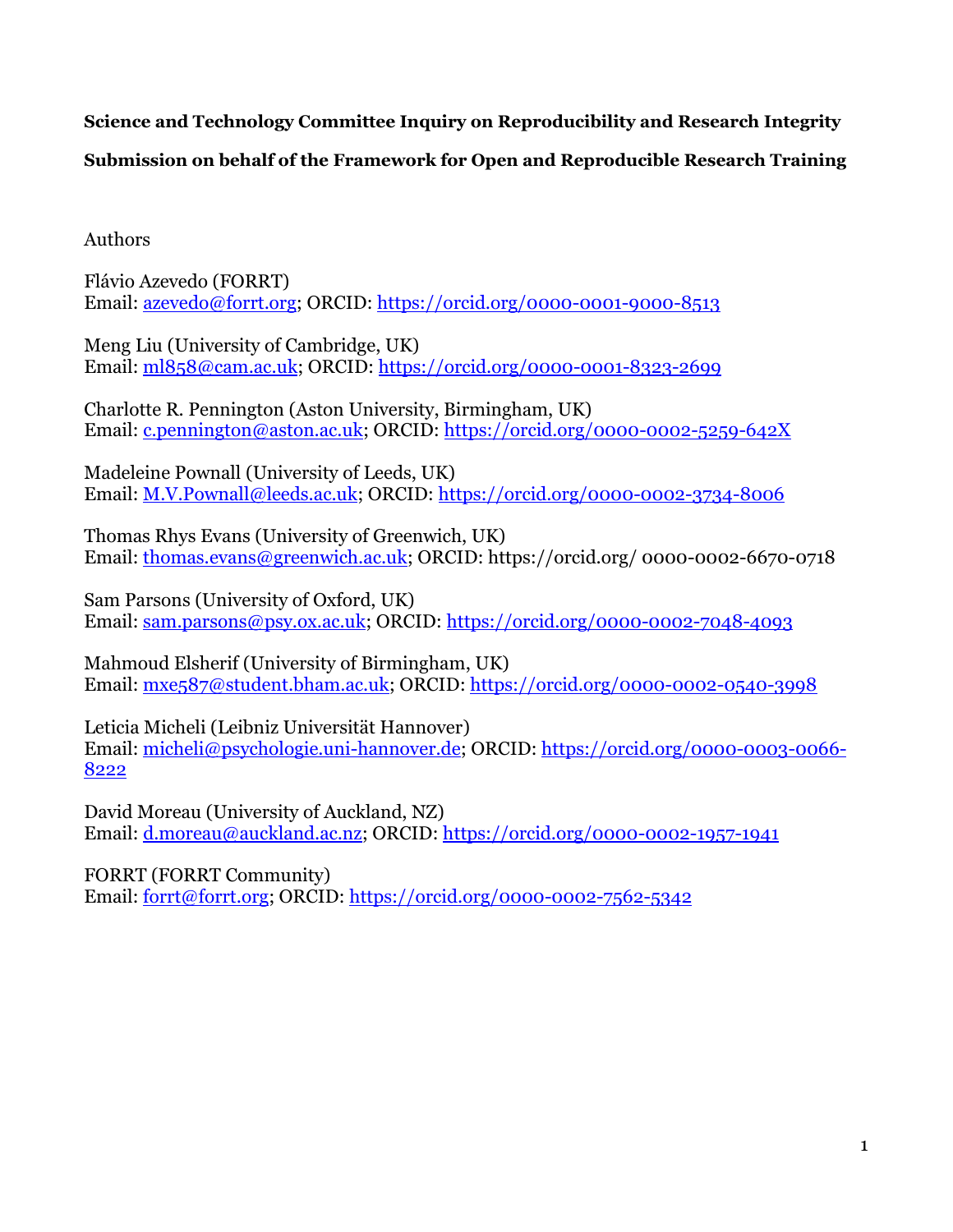# **Towards a culture of open scholarship: The role of pedagogical communities**

Corresponding author: [azevedo@forrt.org](mailto:azevedo@forrt.org)

[2848 words]

## **Summary**

- There is one important component of research integrity that is often absent from discussion: the pedagogical consequences of how we teach, mentor, and supervise students through *open scholarship*.
- As with science, the future of education will require open scholarship principles to be integrated into research training within higher education.
- Pedagogical communities play a significant role in fostering an inclusive culture of open scholarship by instilling the new and improved values and norms across all career stages, diverse academic disciplines, and research areas. Pedagogical communities
	- o facilitate the co-**creation** of open scholarship **educational materials**, which are crucial in facilitating its integration into higher education and reducing the burden placed on scholars—thereby effecting change.
	- o offer a **low-entry point** into improved research and pedagogical practices.
	- o provide a much-needed **environment** wherein scholars share individual experiences, identify common hurdles, and iteratively enhance their pedagogy and accompanying materials towards better addressing the unique challenges ensuing from curricular reform and novel educational methodology.
- As an example, we highlight the *Framework for Open and Reproducible Research Training (FORRT)*, an international grassroots community whose goal is to provide support, resources, visibility, and advocacy for the adoption of principled, open teaching and mentoring practices, whilst generating conversations about the ethics and social impact of higher-education pedagogy. FORRT has produced:
	- o Open Science **Glossary** [\(https://forrt.org/glossary\)](https://forrt.org/glossary/), a consensus-based dictionary of terms relating to open scholarship.
	- o Open Science **Summaries** [\(https://forrt.org/summaries\)](https://forrt.org/summaries/) containing hundreds of bite-size summaries encapsulating the most important arguments and findings of this literature.
	- o Open Science **Lesson Plans** [\(https://forrt.org/lesson-plans\)](https://forrt.org/lesson-plans) containing ~60 ready-to-run activities available to teaching faculty that are accompanied by teaching notes.
	- o Representing a diverse group of early-career researchers, educators, and students across specialisms, we **advocate for greater recognition of pedagogical communities** and **encourage all Research Stakeholders** to engage with these communities **to enable long-term and sustainable change**.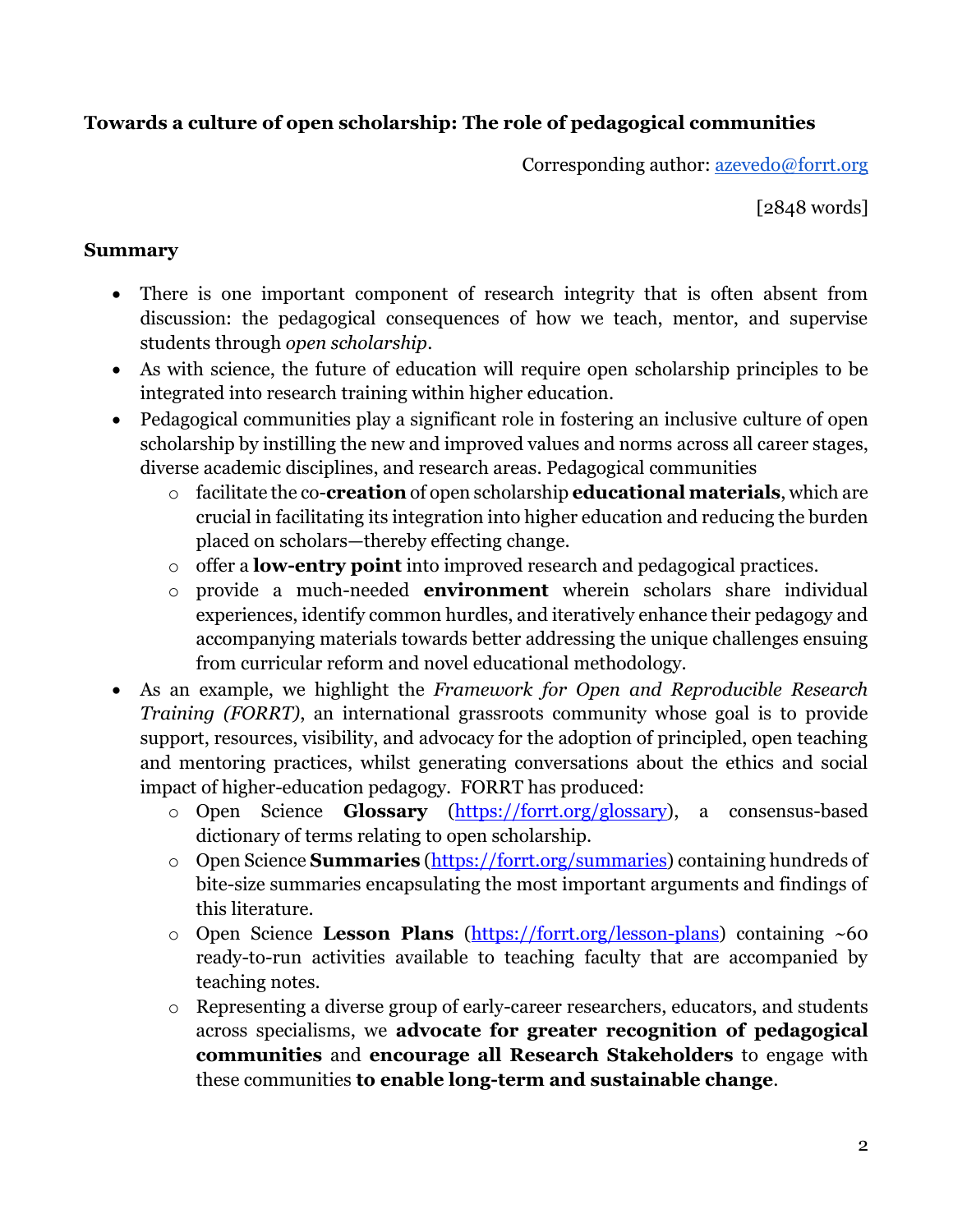#### **The Authors**

The *Framework of Open and Reproducible Research Training* (FORRT) is a pedagogical community of more than 150 members from diverse disciplines and geographical locations building a pathway towards the integration of principled, open teaching and mentoring practices, whilst also generating a conversation about the ethics and social impact of highereducation pedagogy.

#### **Introduction**

The *Open scholarship* movement promotes the idea that all knowledge should be openly shared, transparent, rigorous, reproducible, replicable, accumulative, and inclusive (1, 2). In the last decade, the accelerating adoption of open scholarship practices, such as preregistration and data sharing, have brought about well-needed behavioural change in how scientists conduct their research. However, while progress has been notable, it continues to vary widely across disciplines and career stages. As open scholarship practices become more prevalent, it is essential to update existing pedagogical tools, and develop new ones, to effectively teach and mentor undergraduate and graduate students towards reproducible and replicable research. Sadly, integrating these practices into higher education is far from commonplace. We argue that to improve reproducibility and research integrity, open scholarship must be integrated fully into teaching and mentoring practices as an academic norm.

Ever since the emergence of the "replication" or "reproducibility" crisis, many initiatives have been proposed to encourage greater openness and transparency, such as study preregistration and replication studies, open materials, data and code, and higher standards for quality of evidence (3). This push for reform and improvements has been more positively described as a "credibility revolution" (4). Fully acknowledging the significance of redressing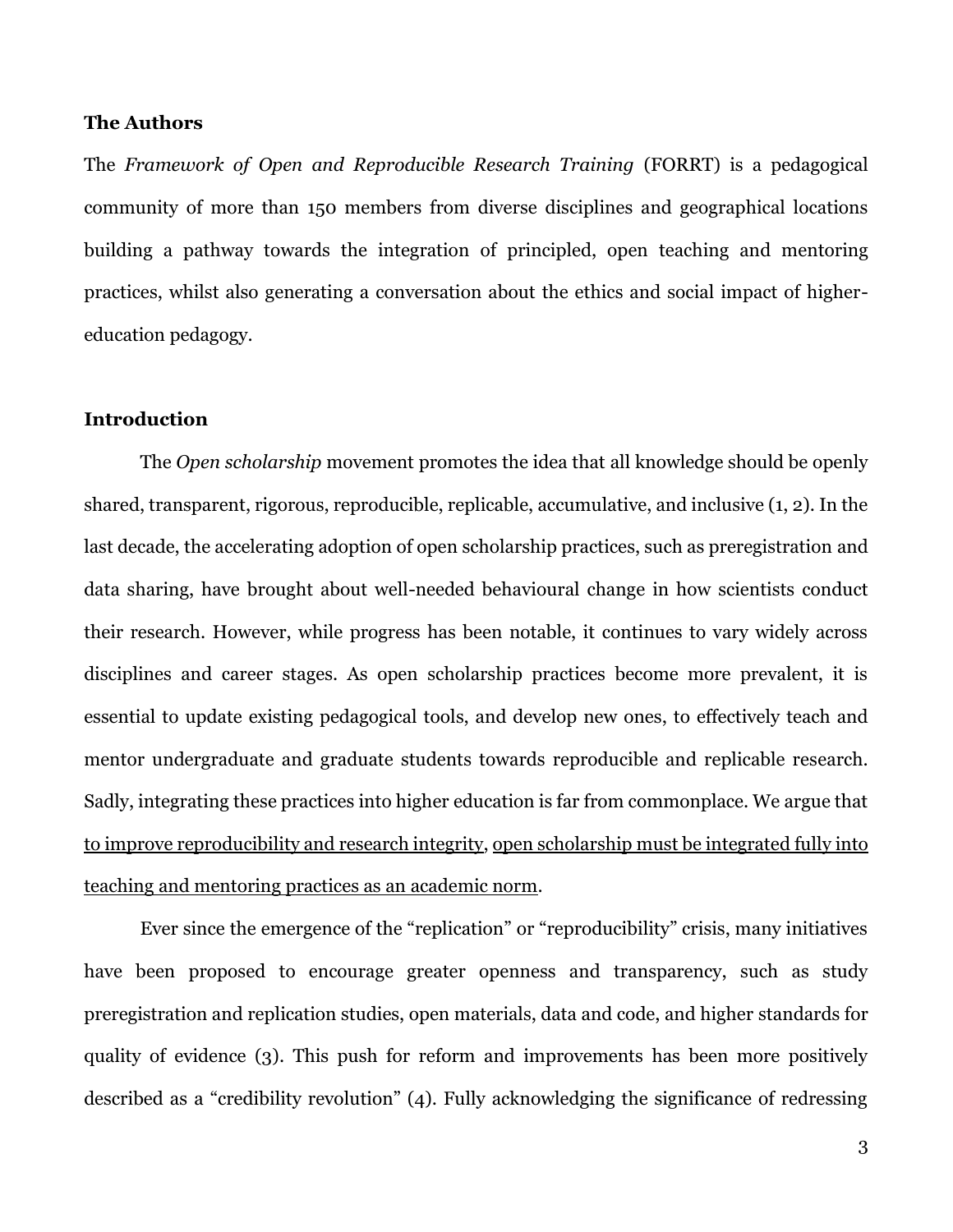perverse academic incentives and re-aligning research evaluations is critical for addressing deep rooted issues and achieving scientific utopia (5-7). However, there is an important component of research integrity that has been left unattended: how we teach, mentor, and supervise students through *open scholarship* in higher education. This includes the need for curricular reform, development of new methods of education, and addressing questions around how open scholarship practices relate to social justice and inclusive practice. In ignoring these pedagogical concerns, we are overlooking the opportunity to reshape the future generation of researchers and consumers of science towards a truly sustainable, bottom-up, and permanent transformation.

Neglect of pedagogy is not without reason, nor is it uncommon, particularly in researchfocused institutions. The lack of top-down structure and institutional incentives transfers the responsibility to individuals who support the open scholarship movement and take on the onus of restructuring their teaching and mentoring accordingly. Faculty members and researchers often have a range of responsibilities, including teaching, research and administration; therefore, this widens the gap between support of open scholarship and its implementation into the teaching curriculum. Indeed, there is a substantive gap between researchers' own stated endorsement of their open practices and actual rates of adoption (8), where many barriers, such as the lack of training and institutional support and infrastructure, currently inhibit uptake. **As a result, even though the wave of scientific reform is influencing scientific practices and norms globally, the current model of higher education is largely outdated with respect to open scholarship.**

How do we embed open scholarship practices that foster a culture of integrity without overburdening individuals or systems? Here, we propose that pedagogical communities can play a fundamental role in this process and should be supported by **Research Stakeholders** and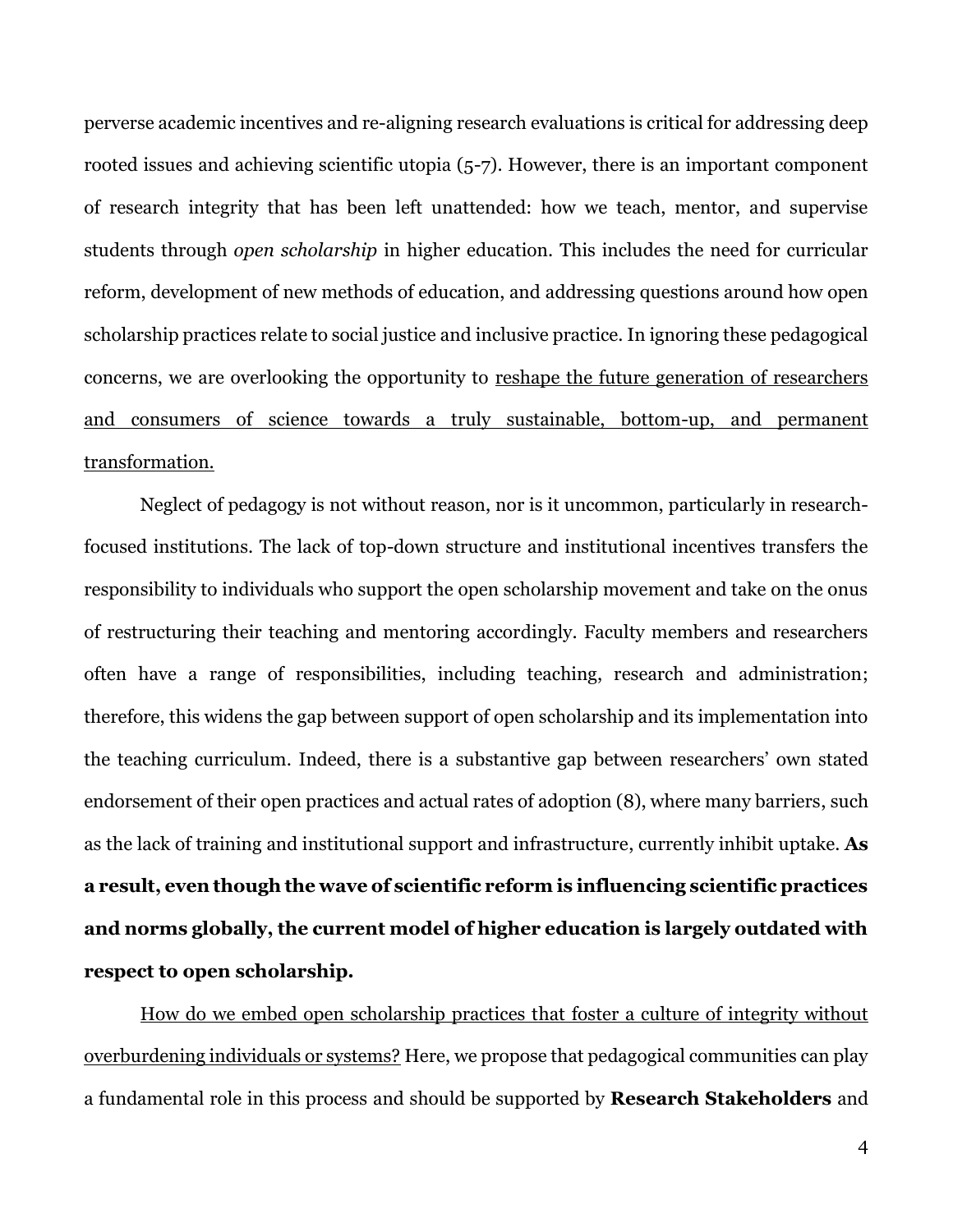**government**. Pedagogical communities are educationally-oriented 'open science communities' (9) that not only make open science knowledge accessible and facilitate communication between academia and policy, but also advocate for the integration of open scholarship into higher education and raise awareness of its pedagogical implications and associated challenges to better equip educators with the necessary didactic tools to incorporate open scholarship into curricula and educators' teaching, mentoring, and research practices. We outline the benefits pedagogical communities can bring to the open scholarship movement and call for greater collaboration between such communities and all the **stakeholders of research** to minimise the demands of introducing open scholarship pedagogy and to improve, and make future-proof, research integrity.

#### **Integrating open scholarship into higher education**

Many students finish their degree without ever learning about the reproducibility crisis or open scholarship practices (10). This is likely because current academic norms reinforce and perpetuate problematic research practices, and these manifest throughout the curriculum. Whilst there are a number of current exceptions to this, including recently developed open science consortiums (e.g. 11), international replication projects designed for educational outcomes (e.g. Crowdsourced Replication Project; 12), and individuals creating resources and projects at a local level (e.g., Mass Replications & Extensions; 13), these are few and far between given the current climate of concerns regarding reproducibility and research integrity. **We propose that teaching and involving students in the discussion of open scholarship, reproducibility, and the credibility revolution has at least three unique benefits**:

1. Embedding open scholarship in pedagogy addresses concerns regarding research integrity, which is one of the root causes of the 'crisis' that many scientific disciplines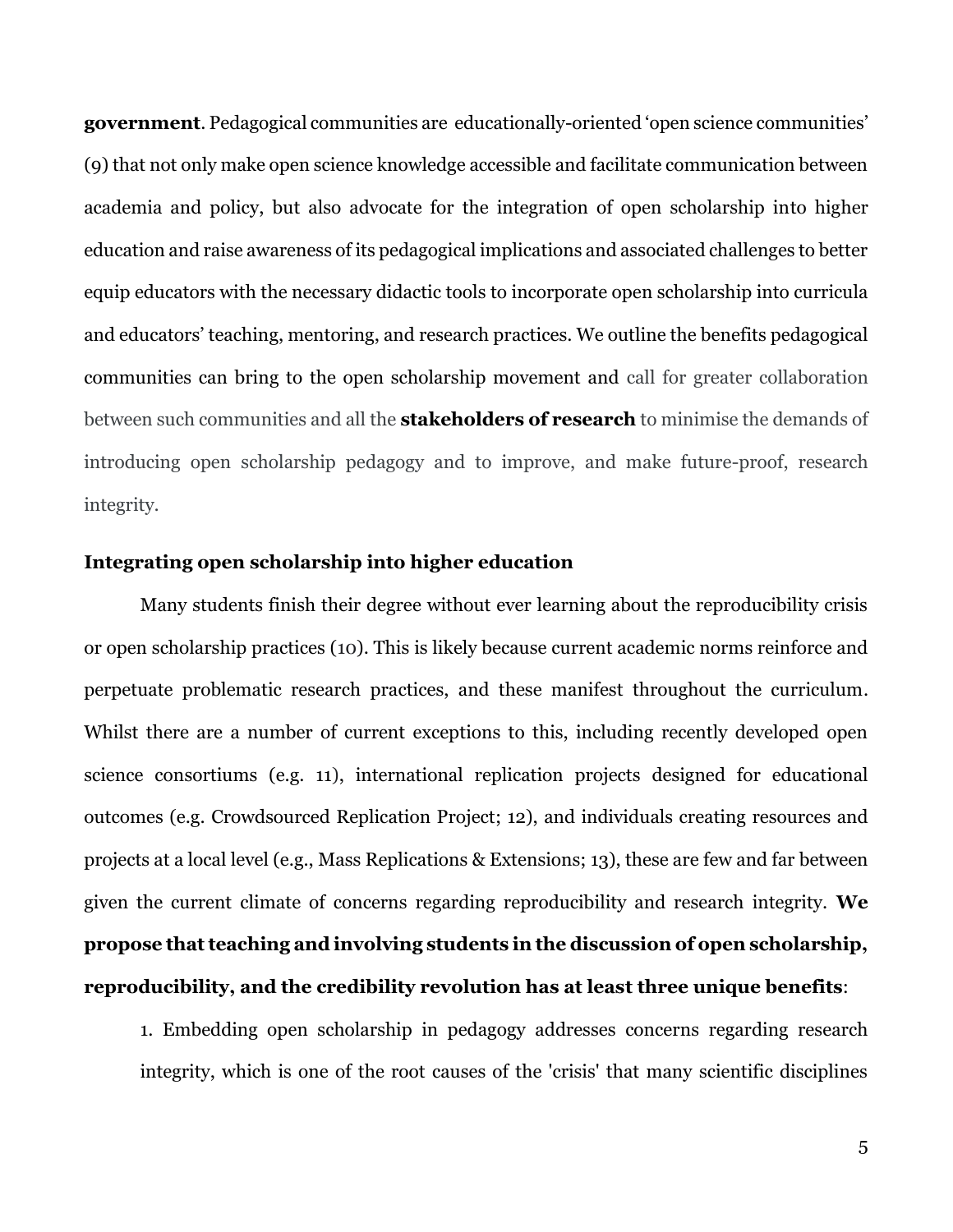currently face. We argue that one core issue is the displacement of academic norms and what constitutes their exception. It is one thing to first train students in a business-asusual manner, where many "standard" practices are equivalent to questionable research practices underpinning the present crisis, and later on, call upon their conscience to unlearn what they've been taught and go against what used to be perceived as "norms". But it is another thing entirely to foster core values of research integrity from the start, through which we remove the need for late "conversion".

2. From the perspective of researchers, the integration of open and reproducible practices into teaching facilitates the alignment between research belief and research practice. We argue that **open research is incomplete without open educational practices**. Core values such as openness, transparency, and reproducibility are not exclusive to research alone and should be embedded and reflected in teaching. Training our future researchers through open scholarship allows open science practices to become the norm and to be passed on to the next generation, cumulatively consolidating the foundation for a sustainable future.

3. Integrating open scholarship into higher education **advances social justice** which, whilst being the most fundamental, is arguably one of the most overlooked tenets of contemporary scholarship (14). Indeed, the very notion of open scholarship, including open educational resources, is underpinned by the powerful idea that knowledge is a public good for all humanity (14-16). Current academic systems help perpetuate global inequalities with prescribed dogmas, reinforced hierarchies, and hidden curricula. There are still systematic barriers to accessing scientific knowledge, where barriers exist not only between and within institutions but also between academia and the public. We believe that integrating open scholarship practices into education through means of open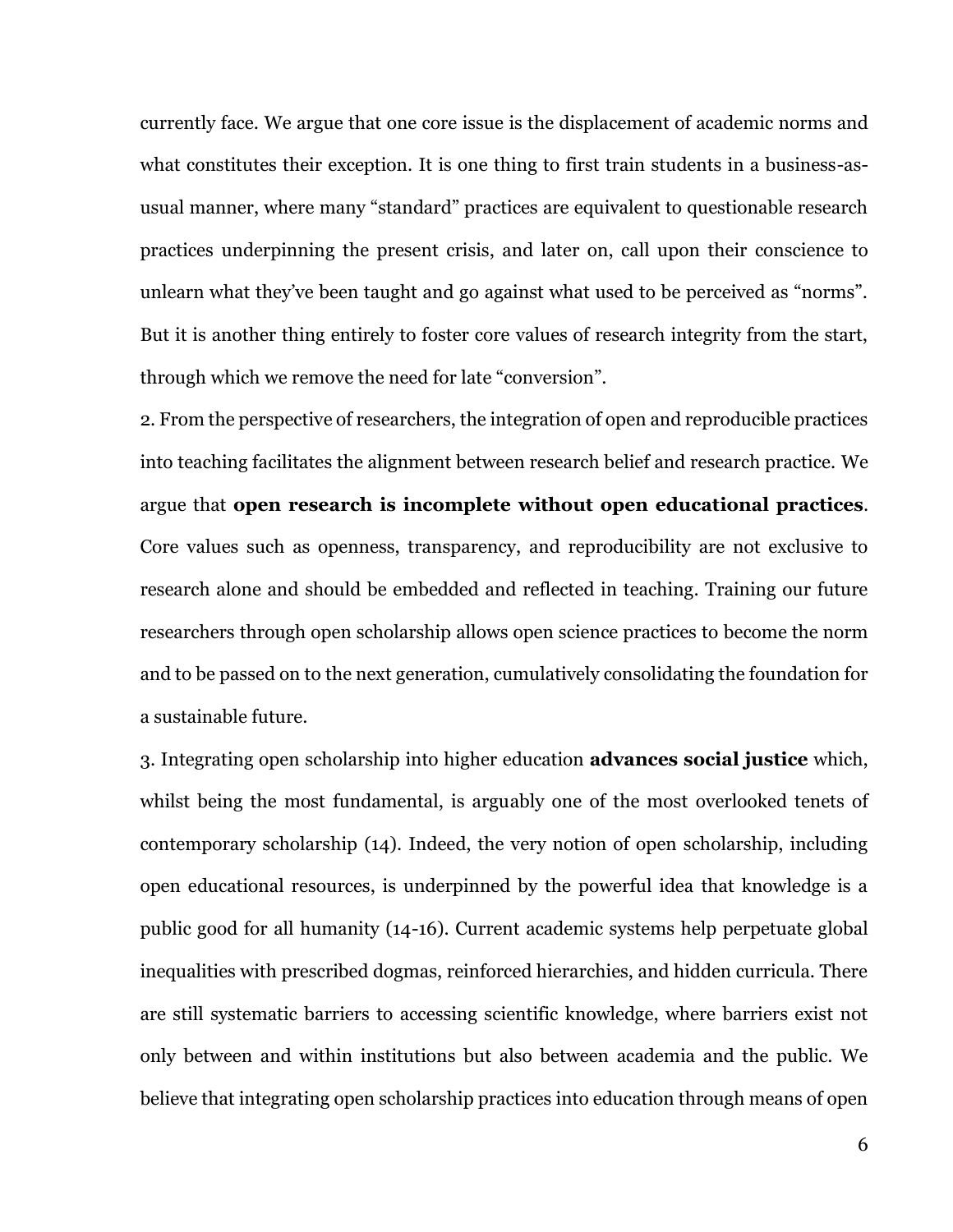educational resources plays an important role in promoting social justice and improving the accessibility of science.

As will be shown by our presented case studies, pedagogical communities exemplify a promising pathway towards a culture of open scholarship practices in research, education and training through empowering individual members of the research community. This includes not only those who conduct research on a day-to-day basis, but also students who constitute the future of our research community.

#### **Bridging the gap: The role of pedagogical communities**

Fostering a culture of open scholarship practices through communities can bring important benefits to the academic community. Despite the different missions and scope of initiatives, all are working towards integrating open scholarship principles into higher education while contributing to advancement of research transparency, reproducibility, rigor, and ethics through pedagogical reform. Chief among them, pedagogical communities facilitate the cocreation of open scholarship educational materials. Resources and didactics *by educators for educators* are crucial in facilitating the integration of open scholarship into higher education and reducing the burden placed on scholars. Pedagogical communities also offer a **much-needed environment** wherein scholars share individual experiences, identify common hurdles, and iteratively enhance their pedagogy and accompanying materials towards better addressing the unique challenges ensuing from curricular reform and novel educational methodology. Through these exchanges, pedagogical communities help **create a culture of open scholarship**, benefiting those within the community, and those that interact with it.

Pedagogical communities also offer a **low-entry point** into improved research and pedagogical practices. As pedagogical communities welcome scholars from all levels, including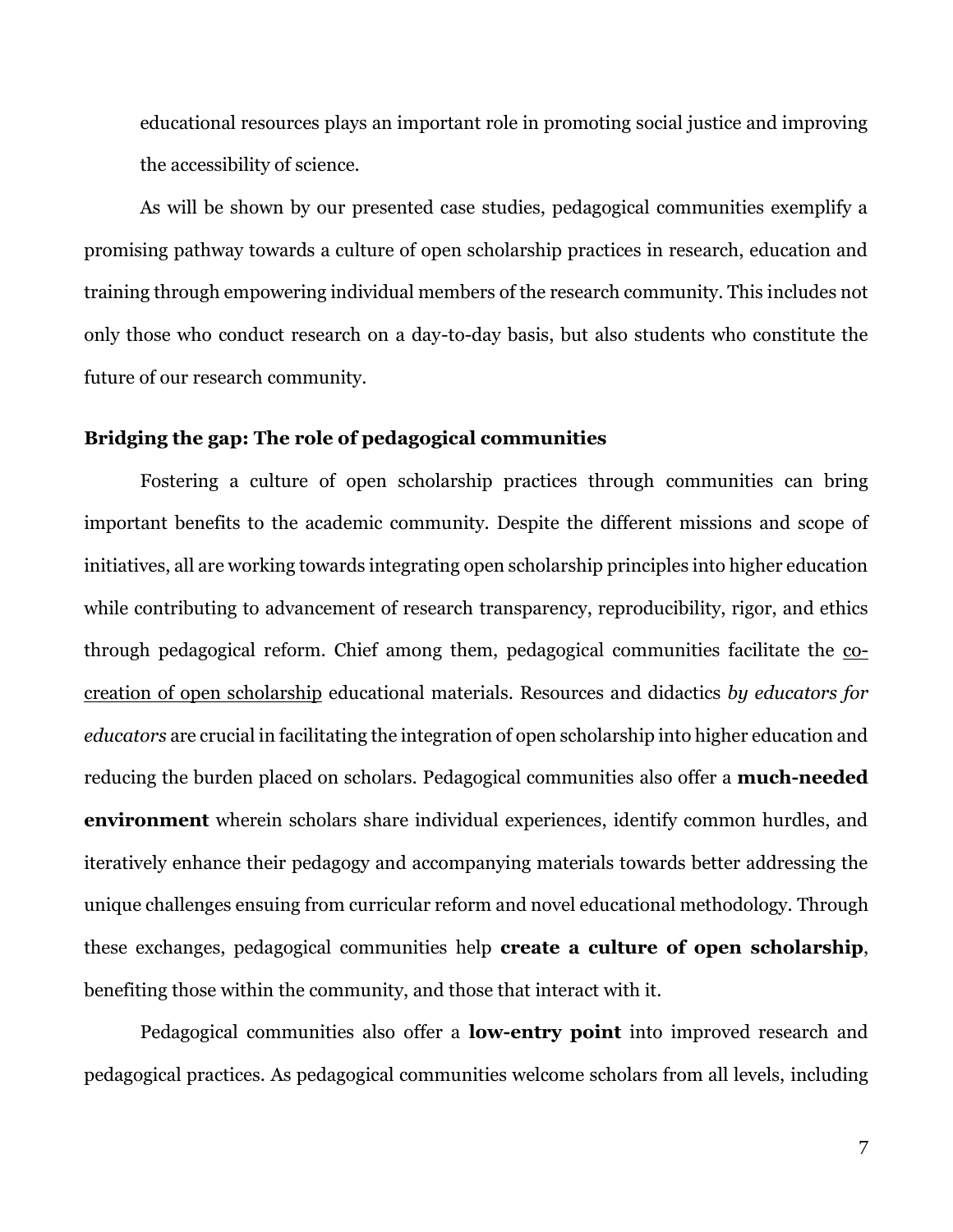early career researchers, they are an accessible space for educators wishing to learn and practice open scholarship. By cutting across career stages, these communities, then, become **essential to instilling the new and improved values and norms of open scholarship.**

Further, pedagogical communities play an important role in offering a sense of community to those who would otherwise be deprived of such a learning opportunity when there are fewer top-down initiatives and infrastructure to encourage change. As such, these communities are essential to address recent concerns regarding the lack of diversity in the open scholarship movement (e.g. 17-21). Such communities break the boundaries of academic fields and geographical locations to advance social justice, making the movement more diverse and representative of the plural needs of academics.

#### **A roadmap towards creating open pedagogies for open scholarship practices**

**The Framework of Open and Reproducible Research Training (FORRT) is one such pedagogical community aiming to build, together with educators and students, a pathway to the stepwise adoption of principled, open teaching and mentoring practices, whilst also generating a conversation about the ethics and social impact of higher-education pedagogy**. It responds to calls for a wider interpretation of open scholarship as *inclusive scholarship* (e.g., 21-24) by involving those at all stages of learning. In this sense, FORRT's mission seeks to empower teachers and their students, who may find it otherwise challenging, to not only develop strong competencies in this area but also incorporate open scholarship into their teaching and learning. Established in 2018, FORRT has already progressed 11 initiatives (14). Here, we focus on three initiatives that exemplify the role of the communities in co-creating pedagogical materials and in lowering the entry-level into open scholarship language and literature.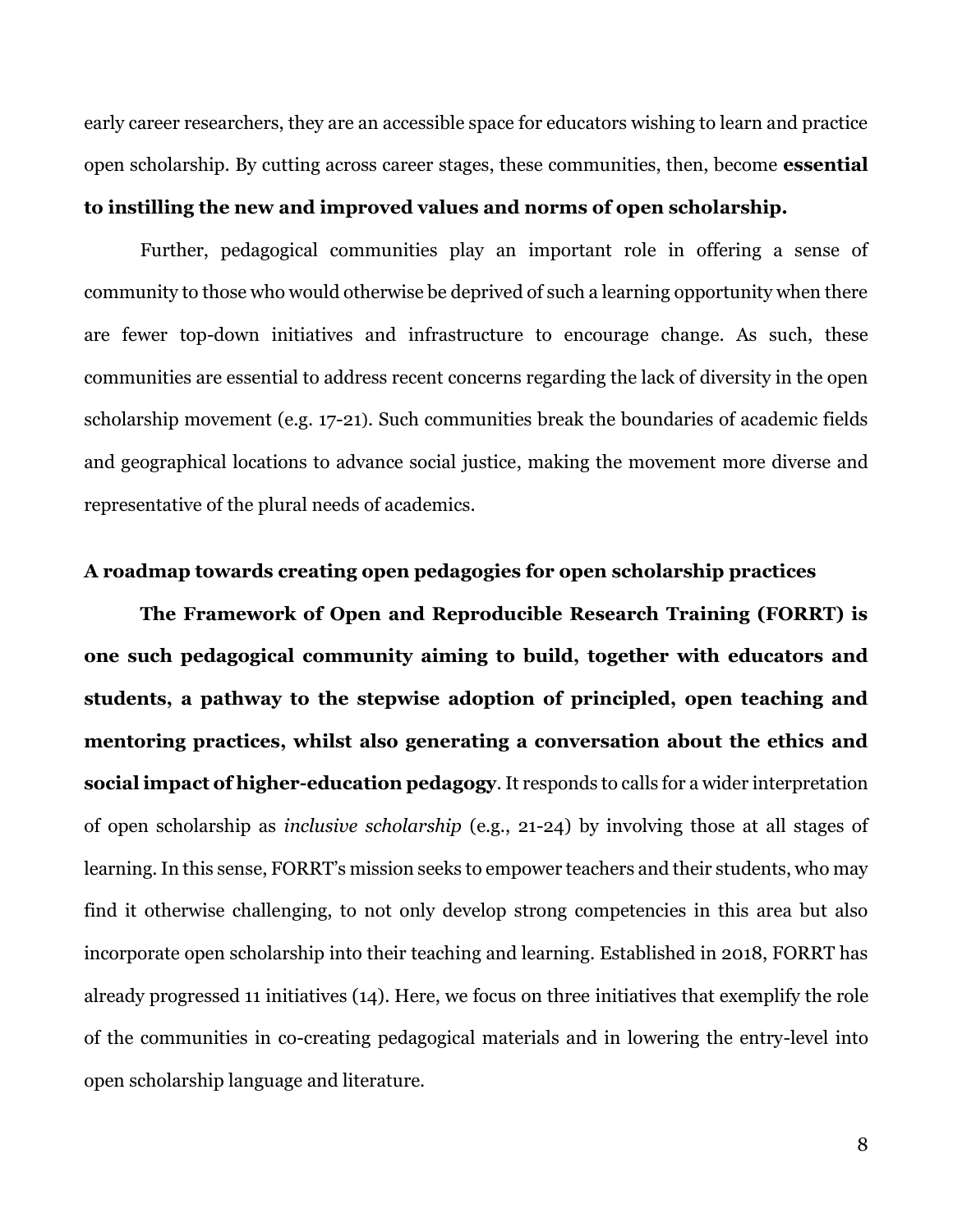Lesson Plans. Developing educational resources is essential to facilitate engagement with, and adherence to, research integrity and transparency, replicability, openness, accessibility, and reproducibility. Despite the growing awareness of the benefits of training open scholarship methods within research practices, there remains a lack of systematic incorporation of open scholarship practices in taught courses across higher education. While many pedagogical resources are regularly developed for this purpose, they are not often openly and actively shared with the wider community. While the potential reasons for this are diverse, one reason may be the dearth of available ready-to-use educational resources. To support educators aiming to bridge that gap, the FORRT community set out to produce an open educational resource drawing from experts, interested parties, and stakeholders through a hackathon held at the 2021 Society for the Improvement of Psychological Science (SIPS) Annual Conference. We aimed to produce evidence-based, high-quality lesson plans and activities available to teaching faculty, thus reducing the labour required to develop and implement open scholarship content. We compiled nine lesson plans and almost sixty class activities that can be integrated into taught courses 'out of the box'. Each lesson plan was enriched with—and categorized based on—theme, learning outcome, activity length, and method of delivery. All open educational resources are made publicly available at FORRT's educational nexus ([https://forrt.org/lesson-plans\)](https://forrt.org/lesson-plans/) and formally described in Pownall et al. (2). Further capturing FORRT's ethos, like all educational resources, lesson plans are neither static nor rigid. FORRT welcomes contributors and feedback on existing materials, and plans to host hackathons and seminars to improve, update, and further expand these pedagogical resources.

**Glossary.** A central barrier to achieving the outcomes from such open scholarship developments is the lack of a coherent and consistent shared language. Many new terms have been recently established within the open scholarship communities and have been adapted or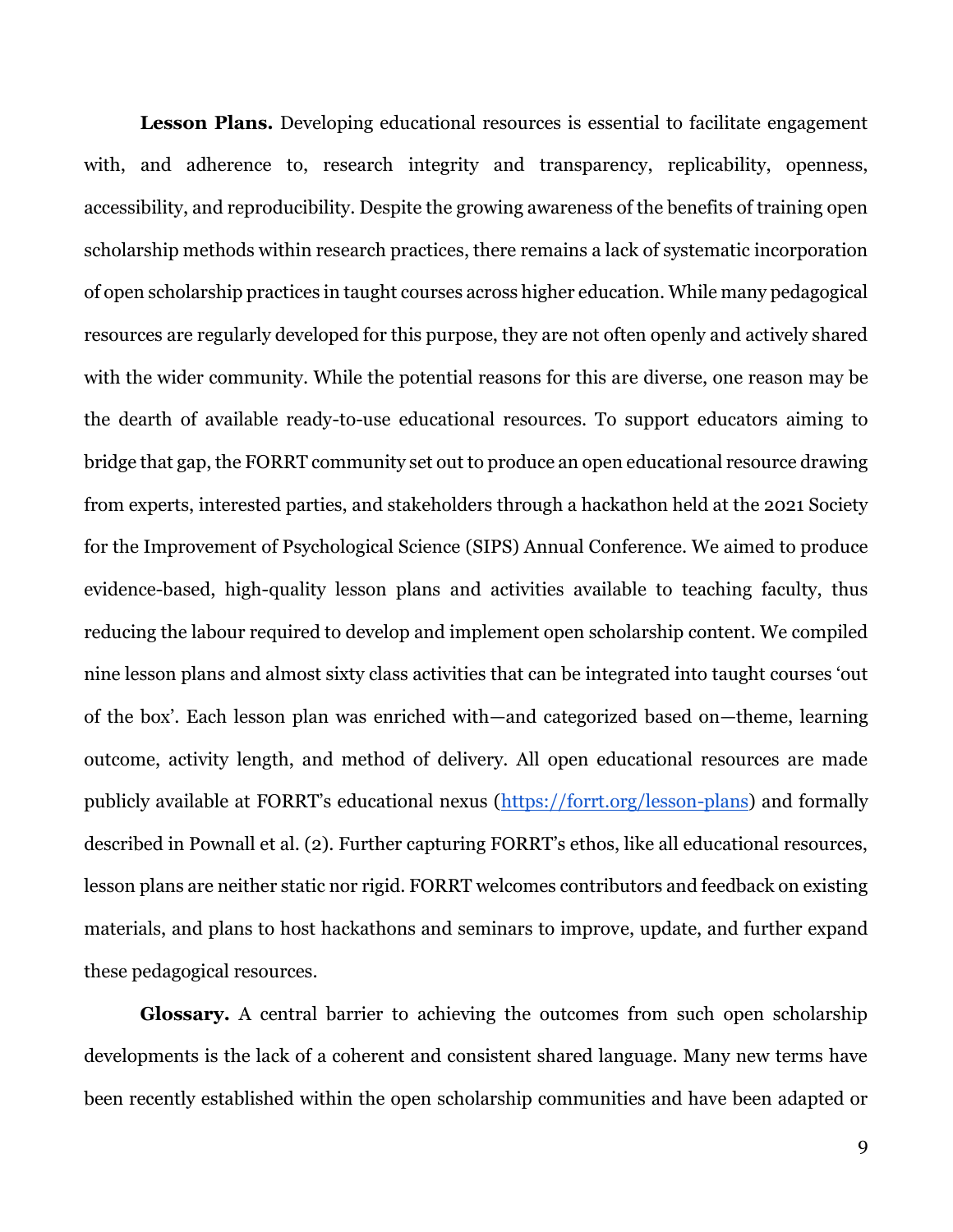used interchangeably (e.g., creative destruction: 25, 26; paper mills: 27; reproducibility and replicability: 28, 29). For those unfamiliar, the new nomenclature can be a barrier to follow and join the discussions; for those familiar, potentially vague or competing definitions can cause confusion and misunderstandings. To reduce potential barriers to entry and understanding, FORRT's community produced a crowd-sourced and consensus-based Glossary of over 250 terms relating to open scholarship, acknowledging the contributions of over 100 community members. Each term includes a concise definition (and when needed, any applicable alternative definitions), related terms, and supporting references. The glossary aimed to facilitate a shared perspective and language to benefit researchers and teachers alike, whether experienced or newcomers to open scholarship, whilst also highlighting important considerations for social justice by making a wide range of accessibility and inclusivity-related terms well-represented within our language. FORRT's Glossary is made publicly available at FORRT's educational nexus [\(https://forrt.org/glossary\)](https://forrt.org/glossary) and formally described in Parsons et al. (1). As with languages which are constantly in flux and evolving, FORRT's Glossary has a system allowing for open review, improvements, and consensus, with the aim to derive a truly communal understanding of key terminology.

**Summaries.** As of yet, most open educational resources on open scholarship still consist of standalone resources or lists of readings. This lack of a pedagogical infrastructure (yet institutional emphasis on pedagogy and research-informed teaching) creates substantive strain on educators, thereby representing a significant barrier to the integration of open scholarship topics in higher education. To reduce the burden on educators aiming to integrate open and reproducible practices into their teaching and mentoring, and aid in the learning process of any person interested in staying up-to-date with the open scholarship literature, FORRT has prepared over 200 summaries of academic articles related to varied topics on open and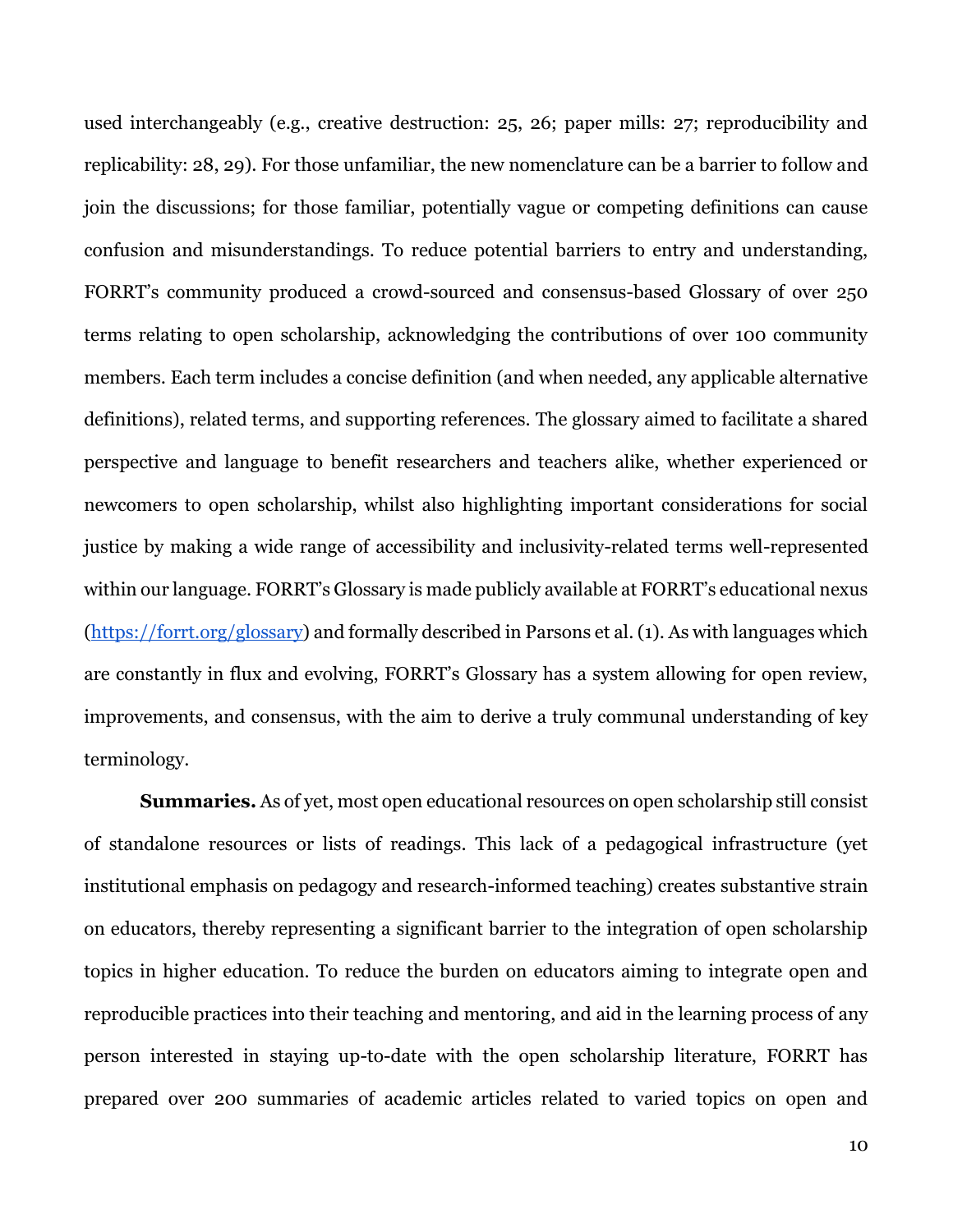reproducible practices. Every summary contains the article's main takeaways, abstract, direct quotes summarizing key points, and references to articles on similar topics. Further, a distinction is made between "Open and Reproducible Scholarship'' summaries and "Diversity, Equity Inclusion & Accessibility" summaries to highlight that the topics of social injustices and diversity, equity, inclusion and accessibility (DEIA) are often neglected in academia, and in open and reproducible scholarship. To ensure the quality of the summaries, a member of FORRT's community drafts the summary, which is followed by at least two independent FORRT members reviewing and improving them. FORRT's Summaries are made publicly available at FORRT's educational nexus [\(https://forrt.org/summaries\)](https://forrt.org/summaries), where one can also learn about how to contribute to this resource.

### **Conclusions**

**Overall, we stress that it is critical to embed training in reproducibility and research integrity into higher education pedagogy to ensure long-term, futureproof, and sustainable change**. Regrettably, to date, the responsibility for incorporating open scholarship principles into education and training has heavily relied on the initiative of early adopters of the scholarship movement. In this piece, we have identified key reasons for embedding open scholarship tenets into education and highlighted the important role of pedagogical communities in assisting scholars and students in realizing the benefits of this integration. In addition, we have discussed how open scholarship of this kind can promote inclusivity, diversity, equity, and inclusion within education and research. We present FORRT as a case study to exemplify the role of pedagogical communities in facilitating the transition towards a model of open education. FORRT has been hard at work to equip institutions and educators with the resources needed to develop, implement, and assess open and reproducible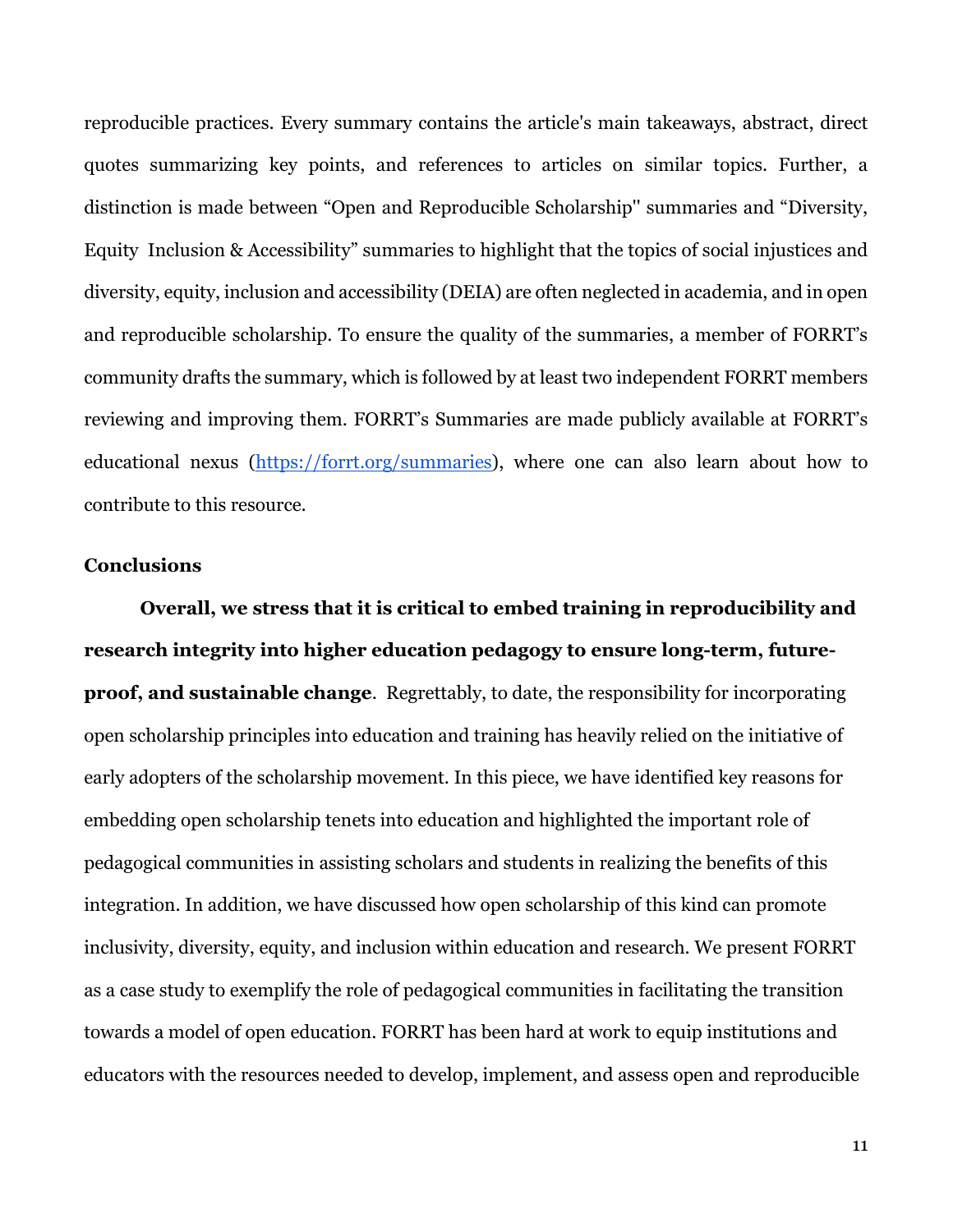research training. The eleven initiatives (and counting) of FORRT aim to empower educators and citizens with the necessary tools and skill set to integrate the principles of open scholarship into higher education. FORRT invites all stakeholders of research, as well as other higher education educators, to engage with these community members and advocate for open scholarship in improving reproducibility and research integrity and effect long-term and sustainable change.

Pedagogical open scholarship communities—whether focusing on creating and developing new methods of education, addressing the new challenges of curricular reforms ensuing from new and improved research norms, or highlighting the importance of epistemic, cultural, and demographic diversity—are an essential component to the credibility revolution. **Pedagogical communities go beyond educational and network purposes, working towards redefining the culture of open scholarship**. Pedagogical communities provide an alternative to the current academic reality by creating and implementing fairer norms; building the foundations for an inclusive and safe environment welcoming to all people and perspectives; working towards crediting members for their work and helping them claim it; and creating pedagogical resources that unburden educators and unravel the hidden curriculum. Given their importance in leading the way to educational revolution, we advocate for greater recognition of pedagogical communities. We encourage all **stakeholders** in education and research to **engage** with these communities, and for researchers, educators and teachers to join initiatives towards creating a more **accessible and widely disseminated open scholarship culture**. We also see an important role of governance and funding agencies in strengthening pedagogical communities. Currently, pedagogical communities depend on the voluntary effort of its members. Funding can represent a crucial step towards the long-term sustainability of these communities by guaranteeing resources to employ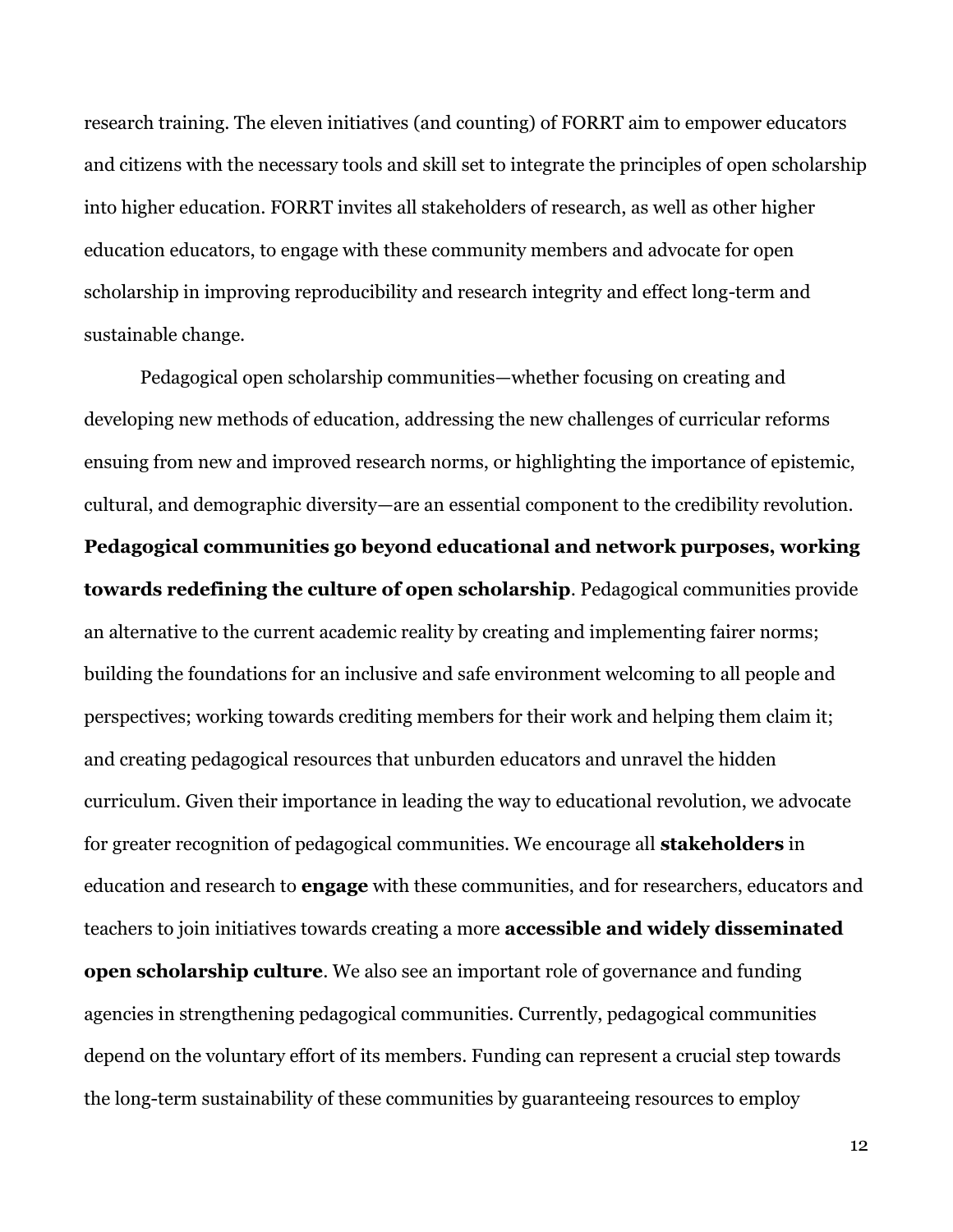community managers and covering the dissemination of communities' work within the academic community. This may be of benefit to the lay public by enabling open access publications and the organization of (and participation in) open scholarship events. In addition, the flexibility granted by financial resources can be an important catalyst for the creation and development of new initiatives and pedagogical materials.

**In conclusion**, **we call for greater collaboration with pedagogical communities**, **paving the way for a much-needed integration of top-down and grassroot open scholarship initiatives.**

### **References**

1. Parsons S, Azevedo F, Elsherif MM, Guay S, Shahim ON, Govaart GH, et al.. Community-Sourced Glossary of Open Scholarship Terms. [Preprint] 2021. Available from:

[https://docs.google.com/document/d/1N1xQzWxYVW1Nbdv4vG3T56xwoOJH1ZwMgv](https://docs.google.com/document/d/1N1xQzWxYVW1Nbdv4vG3T56xwoOJH1ZwMgvqr7Mlslyw/edit?usp=sharing) [qr7Mlslyw/edit?usp=sharing](https://docs.google.com/document/d/1N1xQzWxYVW1Nbdv4vG3T56xwoOJH1ZwMgvqr7Mlslyw/edit?usp=sharing)

- 2. Pownall M, Azevedo F, Aldoh A, Elsherif MM, Vasilev MR, Pennington CR, et al. Embedding open and reproducible science into teaching: A bank of lesson plans and resources. PsyArXiv [Preprint] 2021. DOI: 10.31234/osf.io/fgv79.
- 3. Munafò MR, Nosek BA, Bishop DV, Button KS, Chambers CD, Du Sert NP, et al. A manifesto for reproducible science. Nature human behaviour. 2017;1(1):1-9. Doi: 10.1038/s41562-016-0021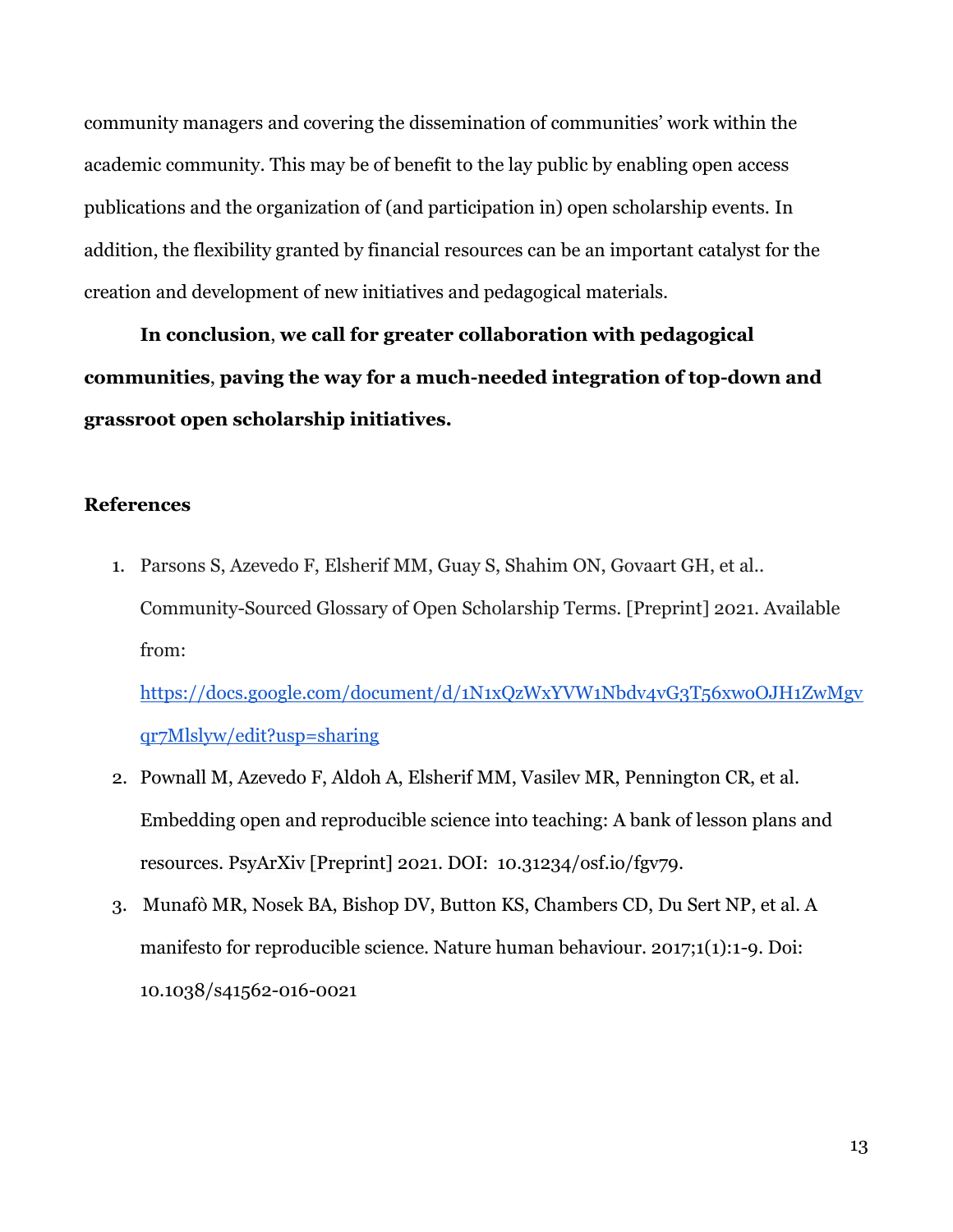- 4. Vazire S. Implications of the credibility revolution for productivity, creativity, and progress. Perspectives on Psychological Science. 2018;13(4):411-7. Doi: [10.1177/1745691617751884](https://doi.org/10.1177/1745691617751884)
- 5. Nosek BA, Bar-Anan Y. Scientific utopia: I. Opening scientific communication. Psychological Inquiry. 2012;23(3):217-43. Doi: 10.1080/1047840X.2012.692215
- 6. Nosek BA, Spies JR, Motyl M. Scientific utopia: II. Restructuring incentives and practices to promote truth over publishability. Perspectives on Psychological Science. 2012;7(6):615-31.DOI: [10.1177/1745691612459058](https://doi.org/10.1177%2F1745691612459058)
- 7. Uhlmann EL, Ebersole CR, Chartier CR, Errington TM, Kidwell MC, Lai CK, et al.. Scientific utopia III: Crowdsourcing science. Perspectives on Psychological Science. 2019;14(5):711-33[.](https://doi.org/10.1177%2F1745691619850561) [Doi: 10.1177/1745691619850561](https://doi.org/10.1177%2F1745691619850561)
- 8. Christensen G, Wang Z, Paluck EL, et al. Open Science Practices are on the Rise: The State of Social Science (3S) Survey. MetaArXiv [Preprint] 2019. DOI: 10.31222/osf.io/5rksu.
- 9. Chopik WJ, Bremner RH, Defever AM, Keller VN. How (and whether) to teach undergraduates about the replication crisis in psychological science. Teaching of Psychology. 2018;45(2):158-63. Doi: 10.1177/0098628318762900
- 10. Armeni K, Brinkman L, Carlsson R, Eerland A, Fijten R, Fondberg R, et al. Towards wide-scale adoption of open science practices: The role of open science communities. Science and Public Policy. 2021; scab039 Doi: 10.1093/scipol/scab039
- 11. Button KS, Chambers CD, Lawrence N, Munafò MR. Grassroots training for reproducible science: A consortium-based approach to the empirical dissertation. Psychology Learning & Teaching. 2020;19(1):77-90. Doi: [10.1177/1475725719857659](https://doi.org/10.1177%2F1475725719857659)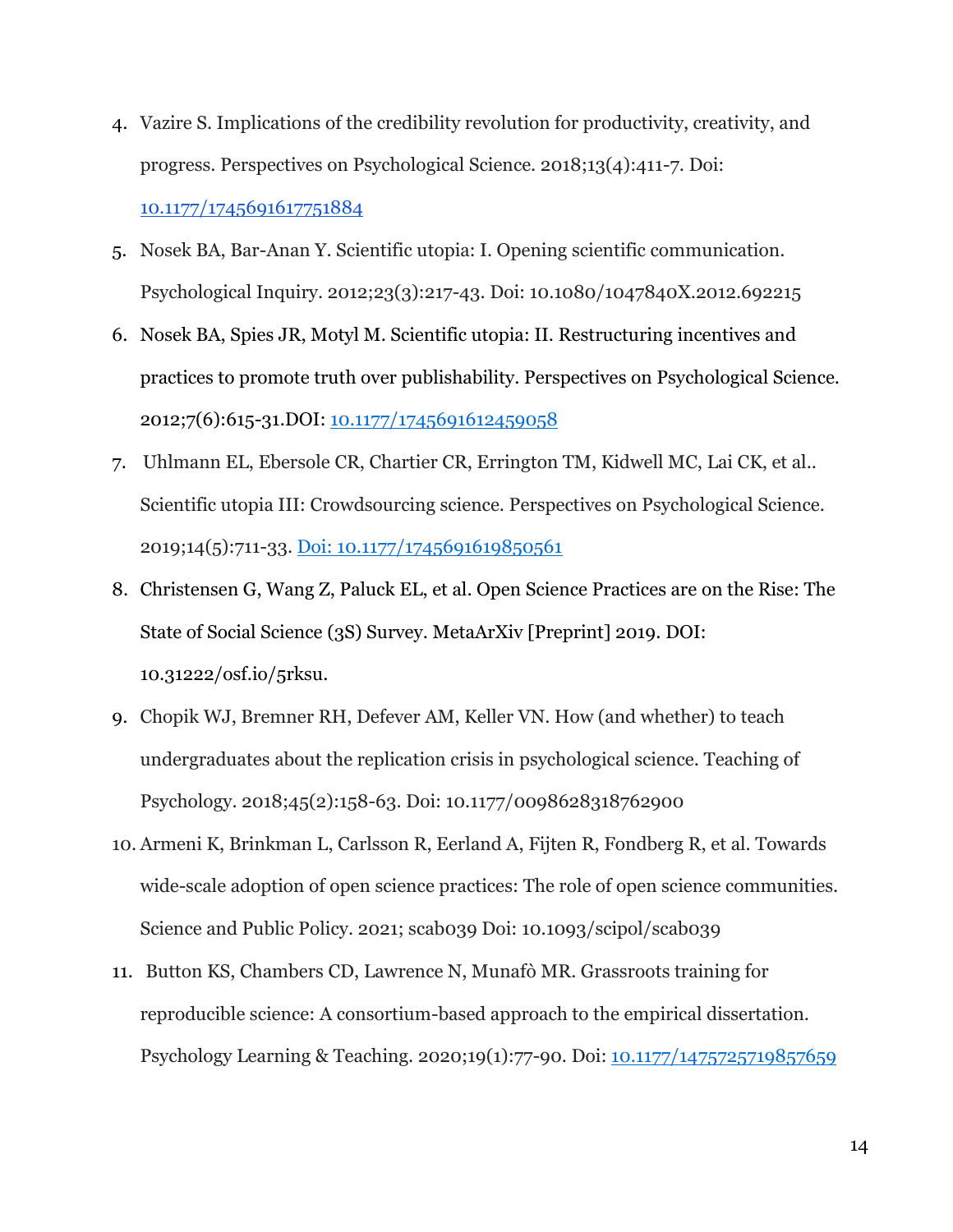- 12. Wagge JR, Brandt MJ, Lazarevic LB, Legate N, Christopherson C, Wiggins B, Grahe JE. Publishing research with undergraduate students via replication work: The collaborative replications and education project. Frontiers in psychology. 2019;10:247. Doi: 10.3389/fpsyg.2019.00247
- 13. Feldman G. Mass Replications & Extensions (CORE) [Internet]. Mgto.org. 2021 [cited 2021 Sep 24]. Available from:<https://mgto.org/pre-registered-replications/>
- 14. FORRT. Introducing a Framework for Open and Reproducible Research Training (FORRT). PsyArXiv [Preprint] 2019. DOI: 10.31219/osf.io/bnh7p.
- 15. Merton RK. The sociology of science: Theoretical and empirical investigations. University of Chicago press; 1973.
- 16. Smith MS, Casserly CM. The promise of open educational resources. Change: The Magazine of higher learning. 2006;38(5):8-17. Doi: 10.3200/CHNG.38.5.8-17
- 17. Nathan Matias J, Lewis N Jr, Hope E. Universities say they want more diverse faculties. So why is academia still so white? [Internet]. FiveThirtyEight. 2021 [cited 2021 Sep 24]. Available from: https://fivethirtyeight.com/features/universities-say-they-want-morediverse-faculties-so-why-is-academia-still-so-white/amp/?\_\_twitter\_impression=true
- 18. Onie S. Redesign open science for Asia, Africa and Latin America. Nature. 2020;587(7832):35–7. doi: 10.1038/d41586-020-03052-3
- 19. Roberts SO, Bareket-Shavit C, Dollins FA, Goldie PD, Mortenson E. Racial inequality in psychological research: Trends of the past and recommendations for the future. Perspectives on psychological science. 2020;15(6):1295–309[.](https://doi.org/10.1177%2F1745691620927709) [Doi:](https://doi.org/10.1177%2F1745691620927709)

[10.1177/1745691620927709](https://doi.org/10.1177%2F1745691620927709)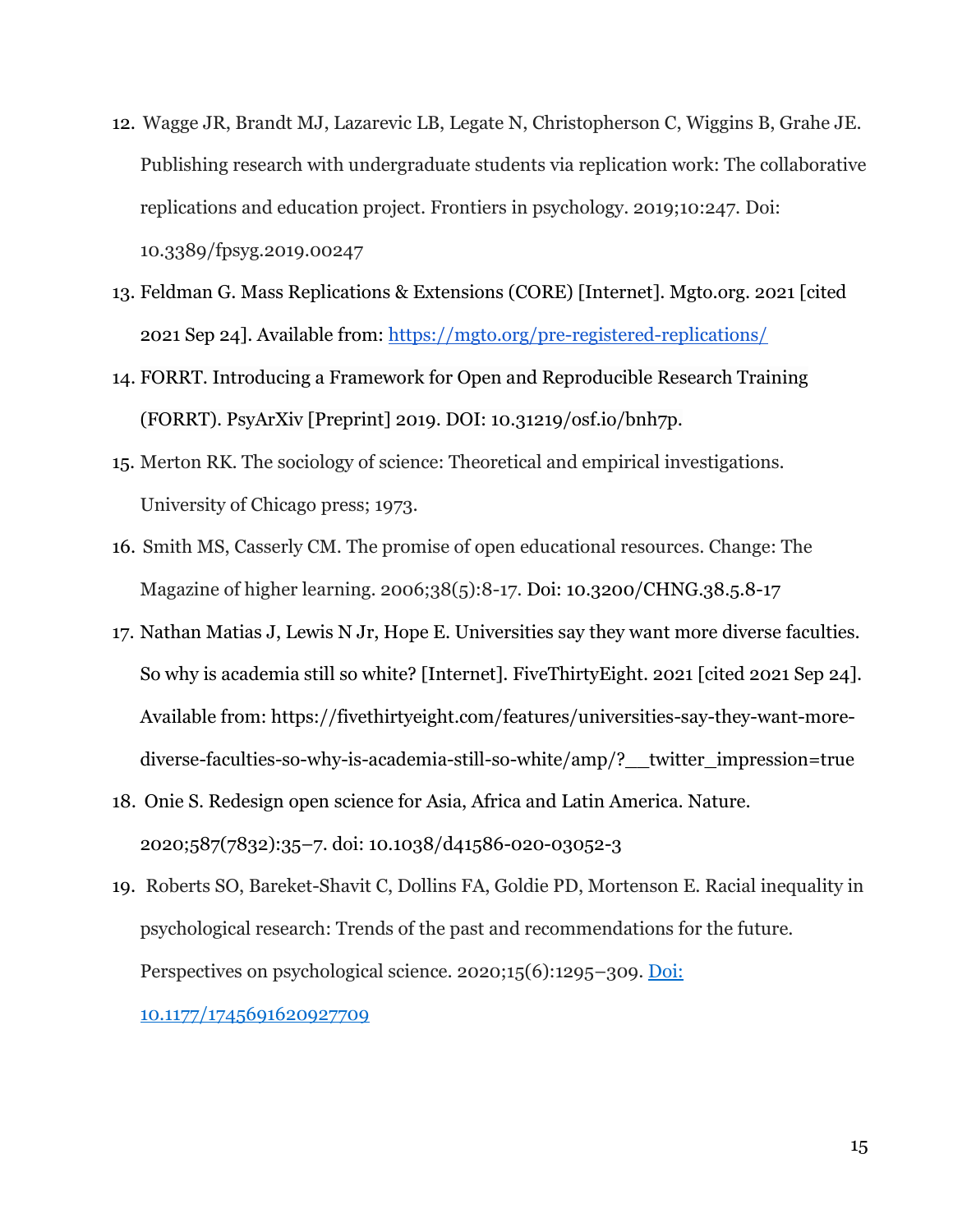- 20.Steltenpohl CN, Montilla Doble LJ, Basnight-Brown D, Dutra NB, Belaus A, Kung C-C, et al. Society for the Improvement of Psychological Science Global Engagement Task Force Report. PsyArXiv [Preprint] 2021. DOI: 10.31234/osf.io/4upqd
- 21. Whitaker K, Guest O. # bropenscience is broken science. The Psychologist. 2020;33:34- 7.
- 22.Albornoz D, Chan L. Power and inequality in Open Science discourses. IRIS -Revista de Informação, Memória e Tecnologia. 2018;4(1):70-9.
- 23.Bahlai C, Bartlett LJ, Burgio KR, Fournier AM, Keiser CN, Poisot T, et al. Open science isn't always open to all scientists. American Scientist. 2019;107(2):78-82.
- 24.Rinke EM, Wuttke A. Open minds, open methods: Transparency and inclusion in Pursuit of Better Scholarship. PS: Political Science & Politics, 2021;54(2):281–4. DOI: 10.1017/S1049096520001729
- 25.Tierney W, Hardy III JH, Ebersole CR, Leavitt K, Viganola D, Clemente EG, et al. Creative destruction in science. Organizational Behavior and Human Decision Processes. 2020;161:291-309[.](https://doi.org/10.1016/j.obhdp.2020.07.002) [DOI: 10.1016/j.obhdp.2020.07.002](https://doi.org/10.1016/j.obhdp.2020.07.002)
- 26.Tierney W, Hardy III J, Ebersole CR, Viganola D, Clemente EG, Gordon M, et al.. A creative destruction approach to replication: Implicit work and sex morality across cultures. Journal of Experimental Social Psychology. 2021;93:104060. [Doi:](https://doi.org/10.1016/j.jesp.2020.104060)  [10.1016/j.jesp.2020.104060](https://doi.org/10.1016/j.jesp.2020.104060)
- 27. Byrne J, Christopher J. Digital magic, or the dark arts of the 21st century—how can journals and peer reviewers detect manuscripts and publications from paper mills?. FEBS Letters. 2020;594(4):583-589. Doi: 10.1002/1873-3468.13747
- 28. Barba LA. Terminologies for reproducible research. arXiv [Preprint] 2018. arXiv:1802.03311.